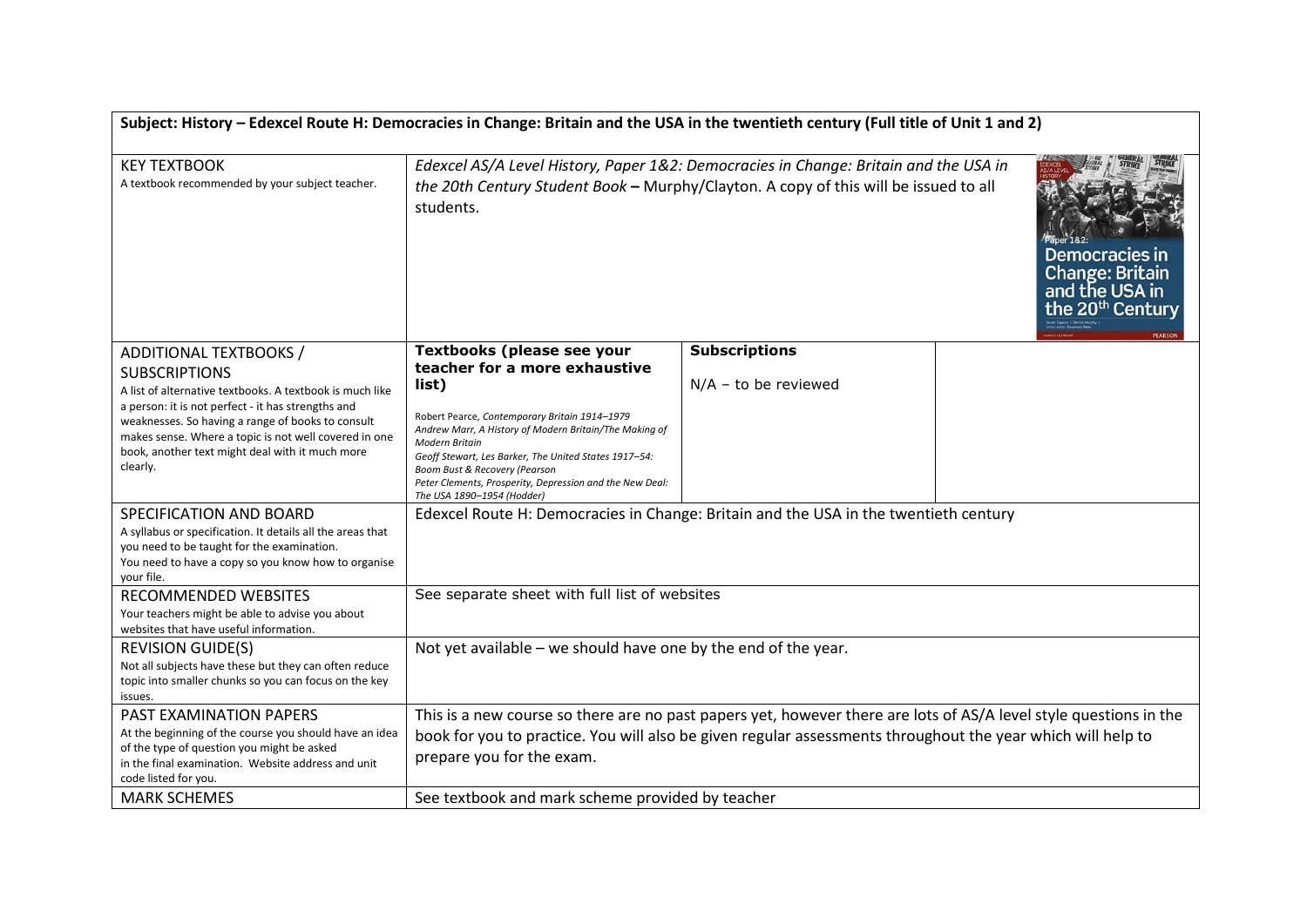| Mark schemes are produced for each examination.<br>Sometimes they can be very helpful in detailing what<br>is required to gain a top grade. |                                                                                                                                                                                                                                                                                                                                                                                                                                                                                                                                                                                                                                                                                                                   |  |
|---------------------------------------------------------------------------------------------------------------------------------------------|-------------------------------------------------------------------------------------------------------------------------------------------------------------------------------------------------------------------------------------------------------------------------------------------------------------------------------------------------------------------------------------------------------------------------------------------------------------------------------------------------------------------------------------------------------------------------------------------------------------------------------------------------------------------------------------------------------------------|--|
| ANY OTHER SUBJECT SPECIFIC<br>INFORMATION.<br>(e.g. specific Independent study requirements or<br>journals or CD ROM)                       | The History department has many of the books and DVDs on the reading list available for you to<br>borrow. You must ensure that you are regularly conducting some independent reading/research<br>over and above 'normal' Ask your teacher if you are unsure what to do – however, any of the<br>points below would be acceptable:<br>Reading some or all of a book from the reading list and making some notes                                                                                                                                                                                                                                                                                                    |  |
|                                                                                                                                             | $\bullet$<br>Watching a DVD/documentary and making notes<br>$\bullet$<br>Producing a revision aide, e.g. flashcards<br>$\bullet$                                                                                                                                                                                                                                                                                                                                                                                                                                                                                                                                                                                  |  |
|                                                                                                                                             | Writing up an exam question other than the ones you have been specifically asked to do<br>$\bullet$                                                                                                                                                                                                                                                                                                                                                                                                                                                                                                                                                                                                               |  |
| FEEDBACK FOR INDEPENDENT STUDY                                                                                                              | Your independent study will be checked once every half term. Essentially, we need to see<br>evidence that you putting some effort into finding out above different aspects of the subjects we<br>study for yourself. The textbook can only provide a brief overview and doesn't go into all of the<br>detail that you will need. Whatever independent study you choose to do, it will be checked half<br>termly and you need to show evidence of what you have done (e.g. notes). It is not acceptable to<br>claim that you have read a book/watched a film but have no notes to show us! This is to help you<br>as if you don't make any notes you will forget what you have done and be unable to revise later. |  |
|                                                                                                                                             | Once checked, you will be given a feedback form with advice on how to improve.                                                                                                                                                                                                                                                                                                                                                                                                                                                                                                                                                                                                                                    |  |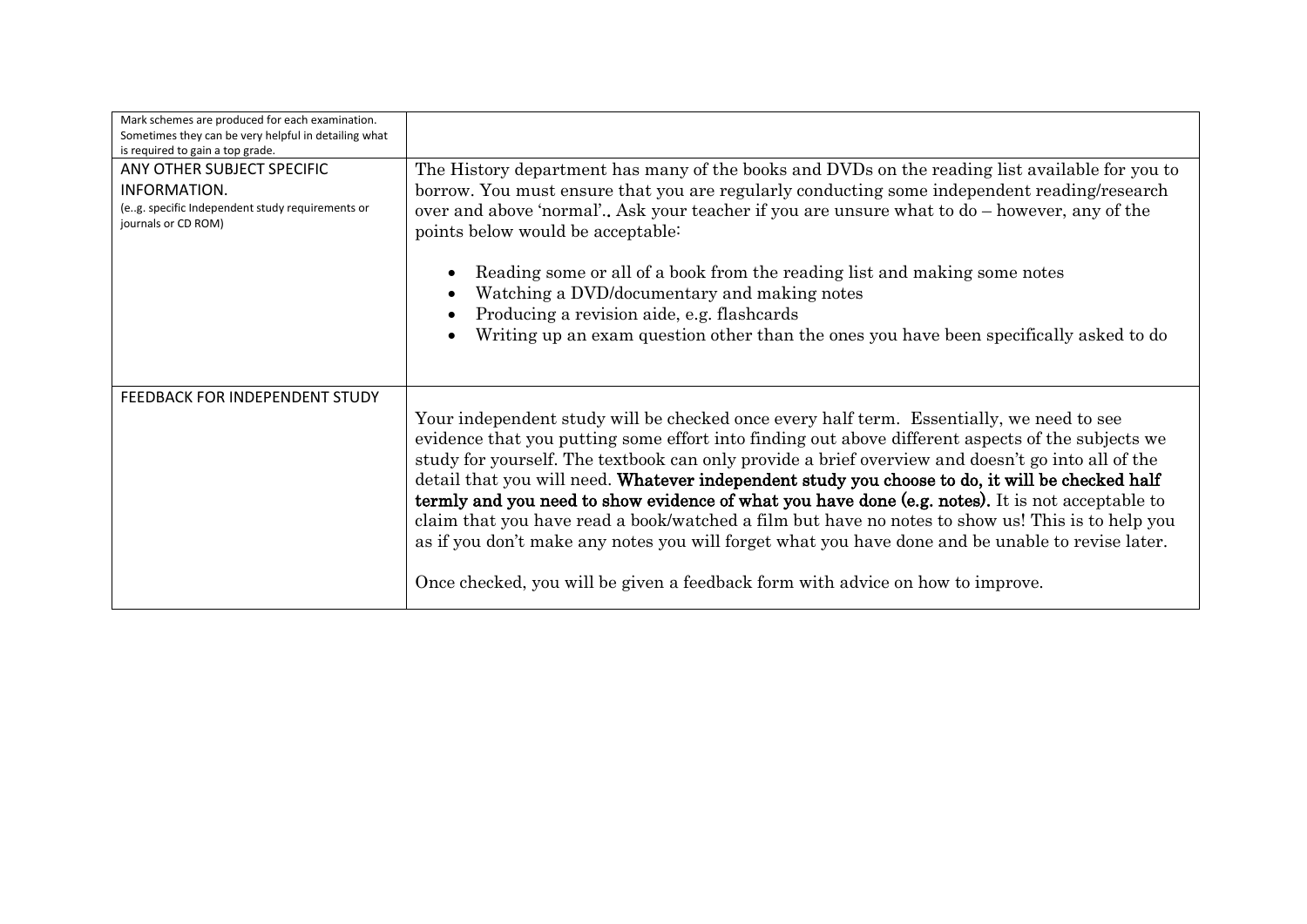Websites for Unit 1 (Britain transformed)

| Health  | http://www.bbc.co.uk/archive/nhs/                                                                                                               |
|---------|-------------------------------------------------------------------------------------------------------------------------------------------------|
| General | National archives - excellent stuff here<br>http://www.nationalarchives.gov.uk/education/sessions-and-resources/                                |
|         | Working class movement library $-$ general resources<br>http://www.wcml.org.uk/our-collections/learning-resources/ks3-4--history-<br>resources/ |
|         | Film clips covering immigration, women etc<br>http://www.bbc.co.uk/education/topics/zk8k7ty/resources/1                                         |
|         | BBC4 Series on Britain - loads of good stuff here<br>http://www.bbc.co.uk/programmes/b02126sx/clips?page=2                                      |
|         | BBC class clips - Making of modern Britain 1880-1951<br>http://www.bbc.co.uk/education/topics/zd2s4wx                                           |
|         | HA 'podcasts' British social, cultural and political history<br>http://www.history.org.uk/resources/secondary resource 4701,4707 124.html       |
|         | <b>Archive of speeches</b><br>http://www.britishpoliticalspeech.org                                                                             |
|         | BBC class clips - Uk through time<br>http://www.bbc.co.uk/education/topics/z27qtfr                                                              |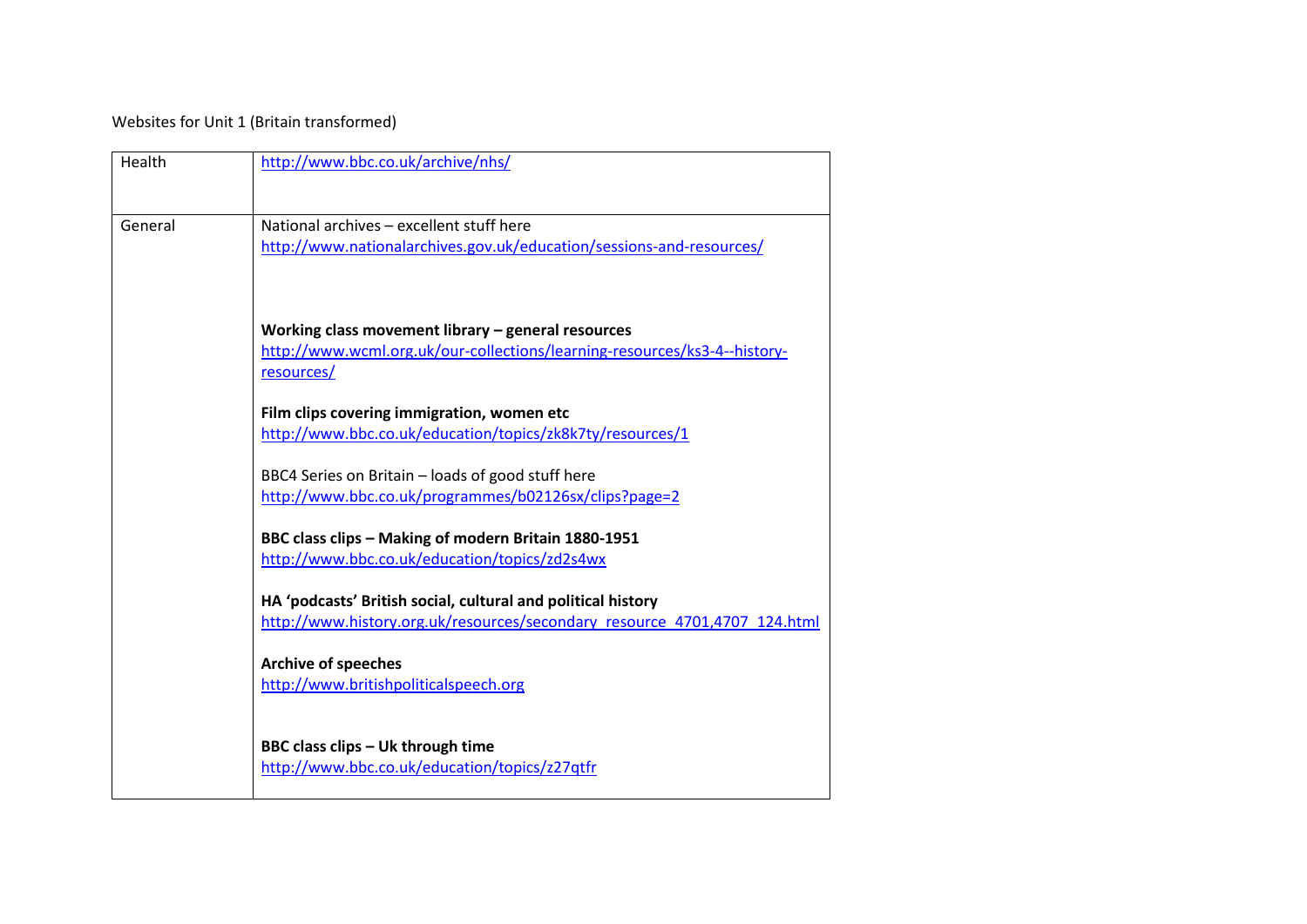|                   | 20 <sup>th</sup> century London - lots of interesting stuff here including sources on many |
|-------------------|--------------------------------------------------------------------------------------------|
|                   | different themes                                                                           |
|                   | http://www.20thcenturylondon.org.uk/                                                       |
|                   |                                                                                            |
|                   |                                                                                            |
|                   |                                                                                            |
| Women             | WOMEN - amazing website, loads of stuff on here                                            |
|                   | http://www.striking-women.org/module/women-and-work/inter-war-years-                       |
|                   | 1918-1939                                                                                  |
|                   |                                                                                            |
|                   | Resources on women's liberation                                                            |
|                   | http://www.bl.uk/learning/histcitizen/sisterhood/index.html                                |
|                   |                                                                                            |
|                   | http://www.parliament.uk/business/publications/parliamentary-                              |
|                   | archives/archives-highlights/archives-the-suffragettes/archives-the-first-                 |
|                   | women-in-parliament-1919-1945/                                                             |
|                   |                                                                                            |
| Thatcher          | http://margaretthatcher.org/                                                               |
| controversy       |                                                                                            |
| National archives | 30's Britain collection                                                                    |
| themes            | http://www.nationalarchives.gov.uk/education/resources/thirties-britain/                   |
|                   | <b>40s Home Front</b>                                                                      |
|                   | http://www.nationalarchives.gov.uk/education/homefront/                                    |
|                   | Attlee's Britain                                                                           |
|                   | http://www.nationalarchives.gov.uk/education/resources/attlees-britain/                    |
|                   | 50's Britain                                                                               |
|                   | http://www.nationalarchives.gov.uk/education/resources/fifties-britain/                    |
|                   | 60s Britain                                                                                |
|                   | http://www.nationalarchives.gov.uk/education/resources/sixties-britain/                    |
|                   | Cabinet papers - Welfare state (excellent range of resources)                              |
|                   | http://www.nationalarchives.gov.uk/cabinetpapers/alevelstudies/welfare-                    |
|                   | state.htm                                                                                  |
|                   |                                                                                            |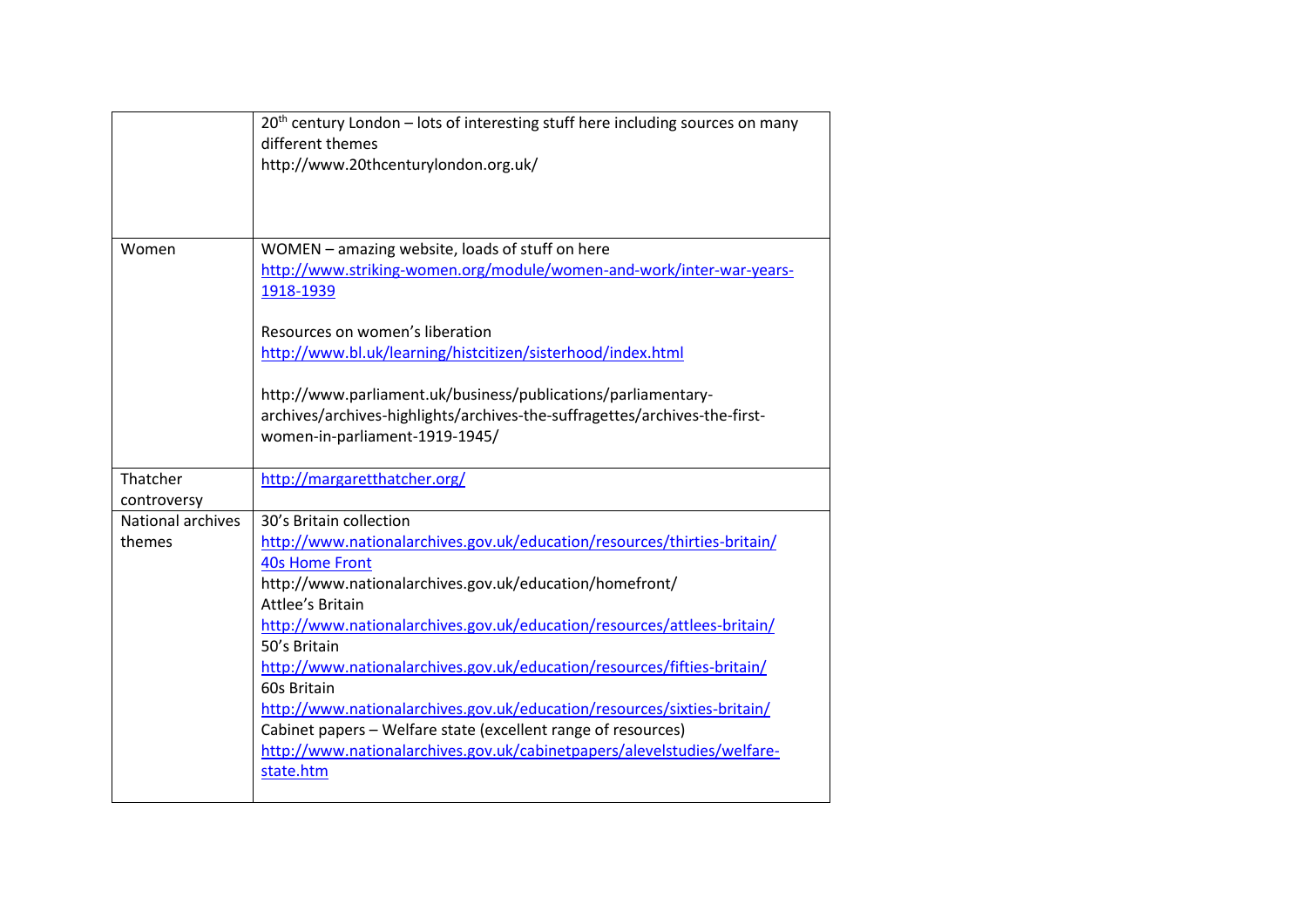|                 | Industrial relations<br>http://www.nationalarchives.gov.uk/cabinetpapers/alevelstudies/trade-<br>union.htm<br>General strike (excellent starter)<br>http://www.nationalarchives.gov.uk/cabinetpapers/alevelstudies/the-general-<br>strike.htm<br><b>NHS</b><br>http://www.nationalarchives.gov.uk/cabinetpapers/alevelstudies/nhs.htm<br>Government whos who - useful reference guide to Prime Minister and Cabinet<br>makeup<br>http://www.nationalarchives.gov.uk/cabinetpapers/cabinet-gov/government- |
|-----------------|-----------------------------------------------------------------------------------------------------------------------------------------------------------------------------------------------------------------------------------------------------------------------------------------------------------------------------------------------------------------------------------------------------------------------------------------------------------------------------------------------------------|
|                 | whos-who.htm<br>Past prime ministers<br>https://www.gov.uk/government/history/past-prime-ministers                                                                                                                                                                                                                                                                                                                                                                                                        |
| Leisure etc     | Cinema going in 1930s<br>http://www.screenonline.org.uk/film/cinemas/sect3.html                                                                                                                                                                                                                                                                                                                                                                                                                           |
| Welfare         | Impact of Liberal reforms - context<br>http://www.bbc.co.uk/bitesize/higher/history/liberal/impact_lib/revision/1/<br>SPORT/LEISURE<br>BBC podcasts on History of sport<br>http://www.bbc.co.uk/programmes/b01bf42n/episodes/downloads                                                                                                                                                                                                                                                                    |
| <b>Politics</b> | <b>CONSENSUS</b><br>Article on consensus politics from 1945 to current day<br>http://www.bbc.co.uk/history/british/modern/thatcherism 01.shtml                                                                                                                                                                                                                                                                                                                                                            |
| Economy         | Economy<br>http://www.ukpublicspending.co.uk/past_spending<br>Contains data and exportable spreadsheets on past spending                                                                                                                                                                                                                                                                                                                                                                                  |